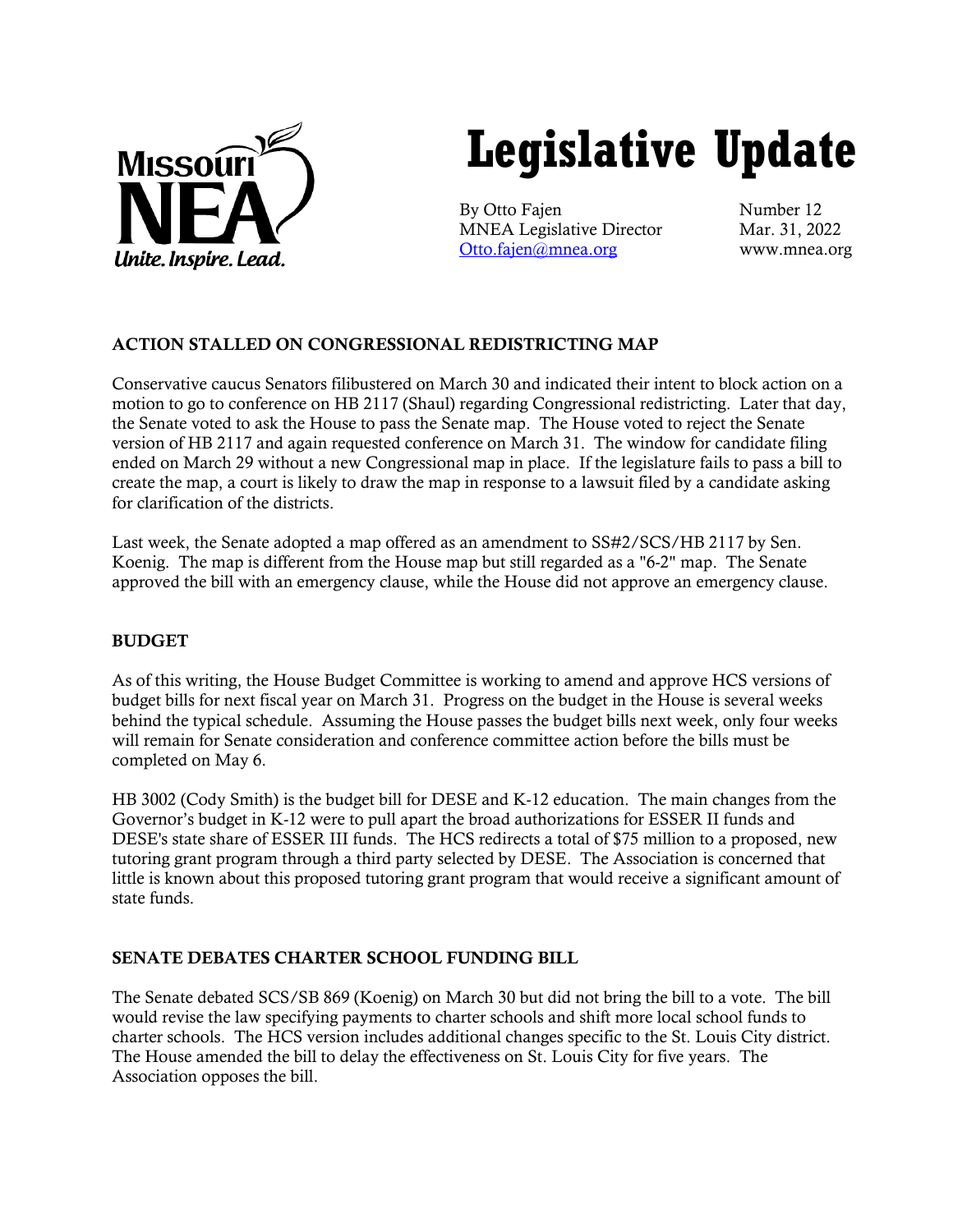#### SENATE DEBATES SCHOOL BOARD RECALL BILL

The Senate debated SB 657 (Cierpiot) on March 30 but did not bring the bill to a vote. The bill would establish procedures for recall elections for school board members. Unlike HB 1747 (Bayse), this bill contains no new provisions to authorize lawsuits against school staff and school officials. Sen. Cierpiot offered a substitute version that would allow a district to provide board members a stipend of \$500 per month and the opportunity to participate in the district's health care plan.

#### OPEN ENROLLMENT BILL

The Senate Education Committee heard HCS/HB 1814 (Pollitt) on March 29. The bill would create a public school open enrollment program. The Association believes that a public school choice plan must state its purpose and intended outcomes at the outset, be designed primarily to improve the quality of instructional and educational programs in the public schools, promote equal educational opportunity for all students, and operate in ways that facilitate better racial, ethnic, and socioeconomic balances in the public schools. The House adopted an additional amendment granting open enrollment options to a district based on property ownership in the district. The Association opposes the bill.

#### HONESTY IN EDUCATION

The Senate Education Committee heard six bills relating to honesty in education on March 29. The Association is concerned that these bills will interfere with providing students the honest education they deserve. The Association opposes all the bills. Four similar bills, SB 638 (Onder), SB 676 (Brown), SB 734 (Hoskins) and SB 1184 (Rehder), would restrict "divisive concepts" in public school curricula or instruction. The committee also heard SB 645 (Koenig) and SB 694 (Brattin) which also affect issues of honesty in education.

The committee postponed the scheduled hearing on SB 740 (Eigel), a bill that addresses honesty in education, moves school board elections to general elections, prohibits schools from requiring masks and COVID vaccines and bans trans athlete participation in women's or girls' competitions. The Association opposes the bill.

#### HOUSE PASSES OMNIBUS EDUCATION BILL

The House gave final approval to HCS/HB 1750 (Basye) on March 28. The bill received a total of sixteen amendments during floor debate. The resulting omnibus bill contains the provisions of a total of fifteen bills, primarily bills already approved by the House committee by a unanimous vote.

#### COMPETENCY-BASED EDUCATION

The House Workforce Development Committee approved HB 1956 (Richey) on March 28. The bill would establish a competency-based alternative graduation pathway, allow grants to schools to create competency-based education programs, and create the Competency-Based Education Task Force. The Association supports the bill.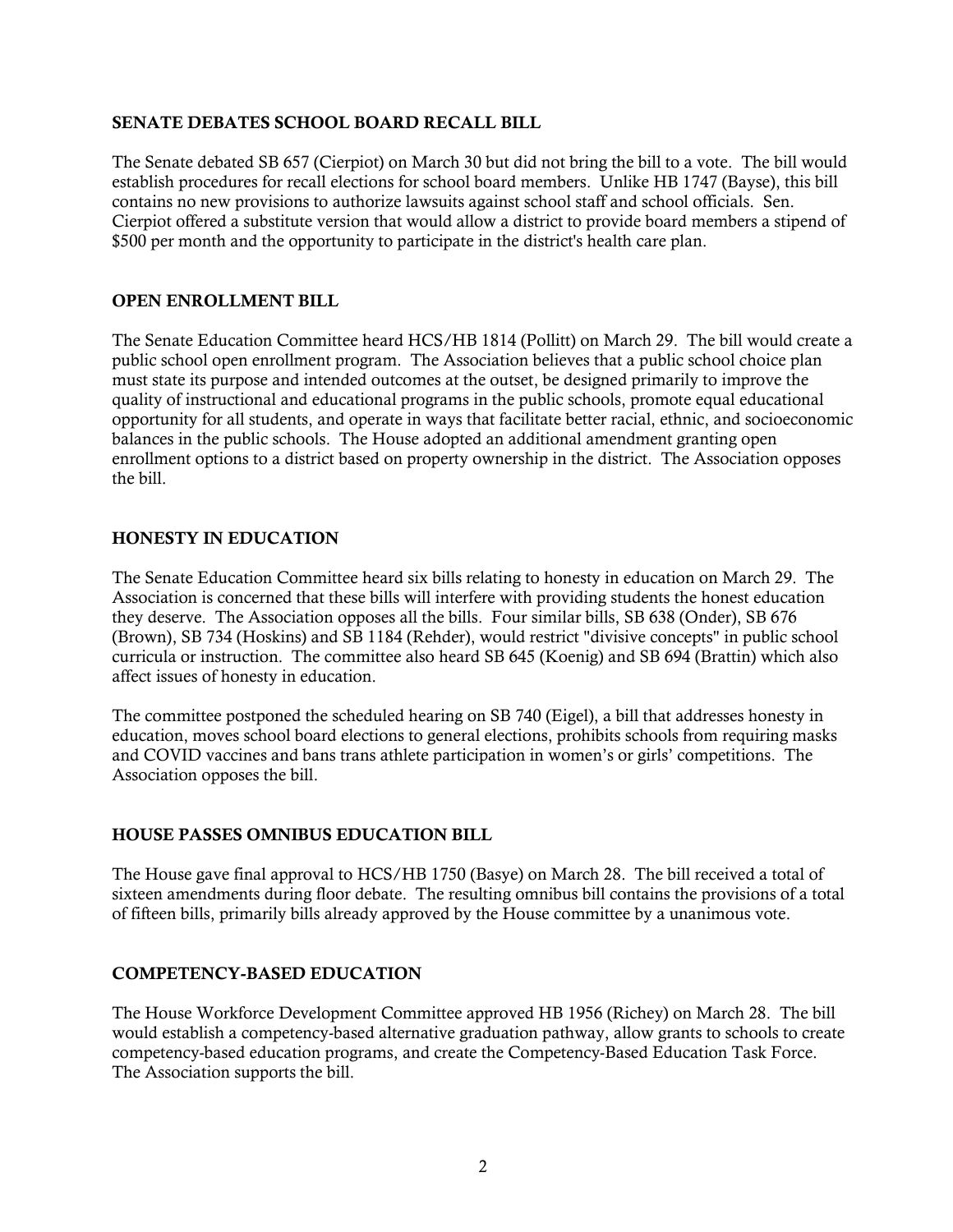### DRINKING WATER IN SCHOOLS

The House Conservation and Natural Resources Committee heard HB 2532 (Bailey) regarding safe drinking water in schools. The Association believes school districts should conduct periodic testing for harmful water and airborne particles and agents that are detrimental to the health of students and education employees and report the results publicly. School districts should also complete corrective actions to eliminate the problems and report results in a timely manner. The Association supports the bill.

# HOUSE HIGHER EDUCATION COMMITTEE

The committee heard HB 2731 (Shields) on March 28. The bill expands the existing Dual Credit Scholarship program by adding related provisions relating to dual enrollment courses. Participating students must meet current law requirements and enroll in a dual enrollment course offered by an approved higher education institution.

# CAREER LADDER

The House gave first round approval to HB 2493 (Rusty Black) on March 30. The bill makes several changes relating to teacher career plans. The state is not currently funding this program. The House adopted an amendment to add HCS/HB 2445 (Sassmann) to authorize the Gasconade R-II school district and West St. Francois County R-IV school district, which each cross county boundaries, to use the county that yields the highest dollar value modifier under the school foundation formula. The House also adopted an amendment to add HB 1940 (Mackey) to provide bankruptcy protection for Missouri's 529 education savings accounts.

# SCHOOL RETIREMENT

The House Pensions Committee heard HB 2799 (Pike) on March 30. The bill would extend the waiver of the 550 hour limit for PSRS members working after retirement in a teaching position for the next three school years. The Association believes this provision will help address current difficulties in finding part-time and substitute teachers and supports the bill.

The committee also voted to approve HCS/HB 2161 (Dinkins). The bill would create an increased retirement allowance multiplier of 2.55% for PSRS retirees with 32 or more years of service. The Association supports the bill.

#### SENATE EDUCATION COMMITTEE

In addition to HB 1552 regarding charter school funding, the committee also approved six other bills on March 28:

SCS/SB 957 (Bean) Establishes the "Workforce Diploma Program" to assist students in obtaining a high school diploma and in developing employability and career and technical skills.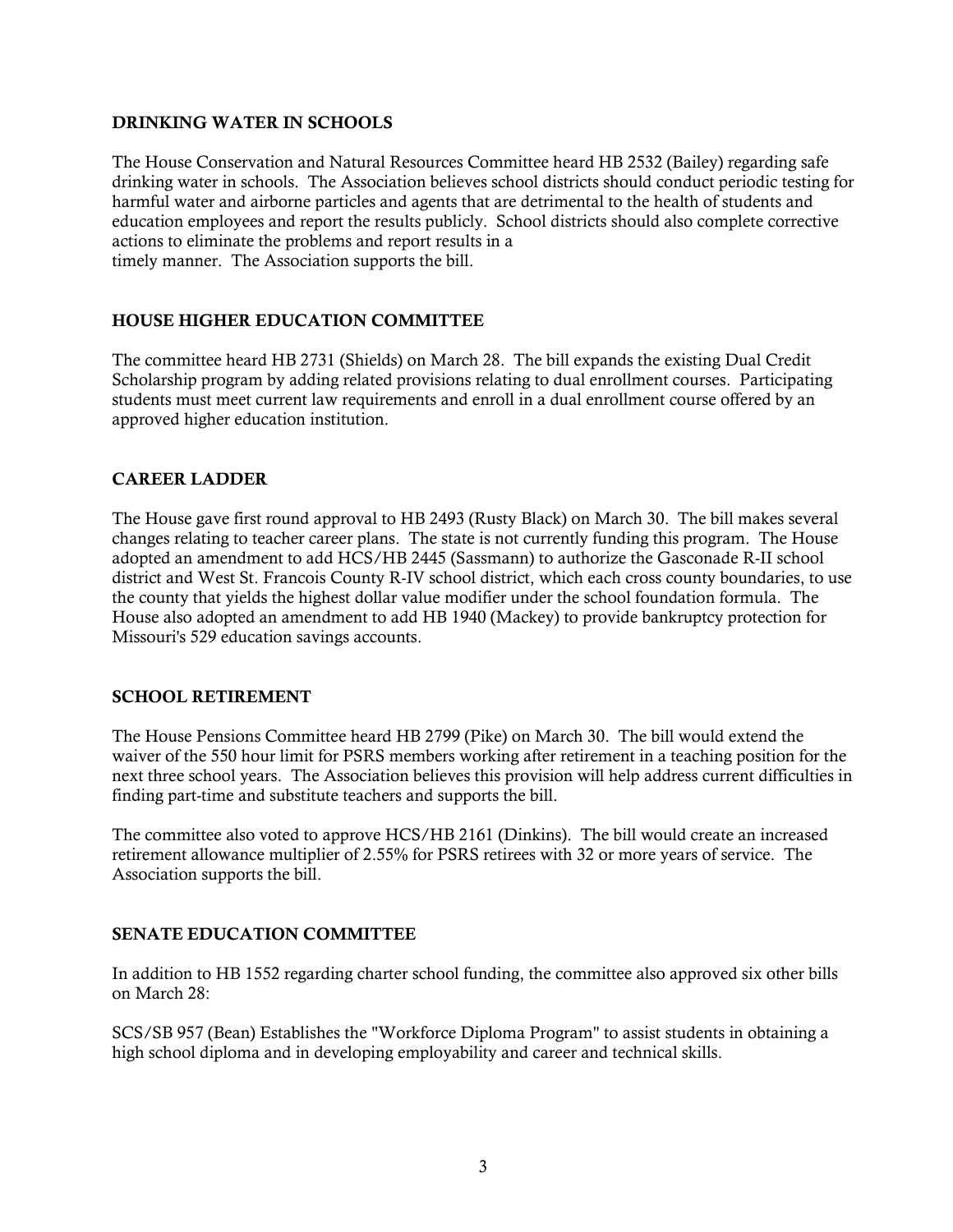SCS/SB 1051 (Brattin) to create a policy that would allow students to receive credit for participation in out-of-classroom learning experiences as approved by the State Board of Education, a school board, or a charter school. The SCS specifies that the extended learning opportunities would only be approved by districts and charter schools and will not be approved by the State Board of Education.

SB 800 (Hegeman) to repeal the expiration date on the early learning quality assurance report program. The Association supports the bill.

SB 806 (Hoskins) to require districts and charter schools to identify and provide services and programs for gifted children. The bill requires a district to establish a gifted education program if three percent or more are identified as gifted. The Association believes that gifted and talented students need a challenging curriculum and a program that identifies and supports their unique needs. The Association supports the bill.

SB 818 (Bernskoetter) to authorize the Gasconade R-II school district, which crosses county boundaries, to use the county that yields the highest dollar value modifier under the school foundation formula.

SB 958 (Bean) to limit the definition of school bus to include vehicles designed to carry more than ten people. Schools would still be able to use other motor vehicles for pupil transportation.

# HOUSE-ELEMENTARY AND SECONDARY EDUCATION COMMITTEE

The committee heard two bills on March 29:

HB 2745 (Reedy) to require public high schools, including charter high schools, to offer an approved driver's education course, taught by a qualified instructor, to students each school year. The bill creates a state fund to help fund driver education programs. The course is not required to graduate from high school. A student who successfully completes the course shall receive one-half credit as an elective. First-time driver's license applicants must complete an approved driver's education program. The bill contains a six-year sunset clause.

HB 1770 (Lewis) to allow school districts to create differentiated teacher salary schedules. The Association is concerned that the bill allows for differentiated pay without requiring districts to first establish a strong salary schedule and negotiate fair and transparent stipends through a bargaining process and opposes the bill.

The committee voted to approve four bills on March 29:

HCS/HB 1753 (Basye) is an omnibus version that now includes the provisions of twenty-five bills that were mostly approved by unanimous vote in committee. The original bill allows creation of recovery high schools for students in recovery from substance use issues. The bill allows school districts or groups of districts to apply to DESE for authority to create recovery high schools in regions around the state. The Association supports the bill.

HCS/HB 2008 (Schwadron) is a revised version that only requires school boards to post adopted curricula on the district website. The HCS removes the requirements for educators to publish all instructional documents used or available for use in instruction or training on a district's website. The HCS also clarifies that no copyrighted curriculum material will be placed on district websites in conflict with copyright requirements.